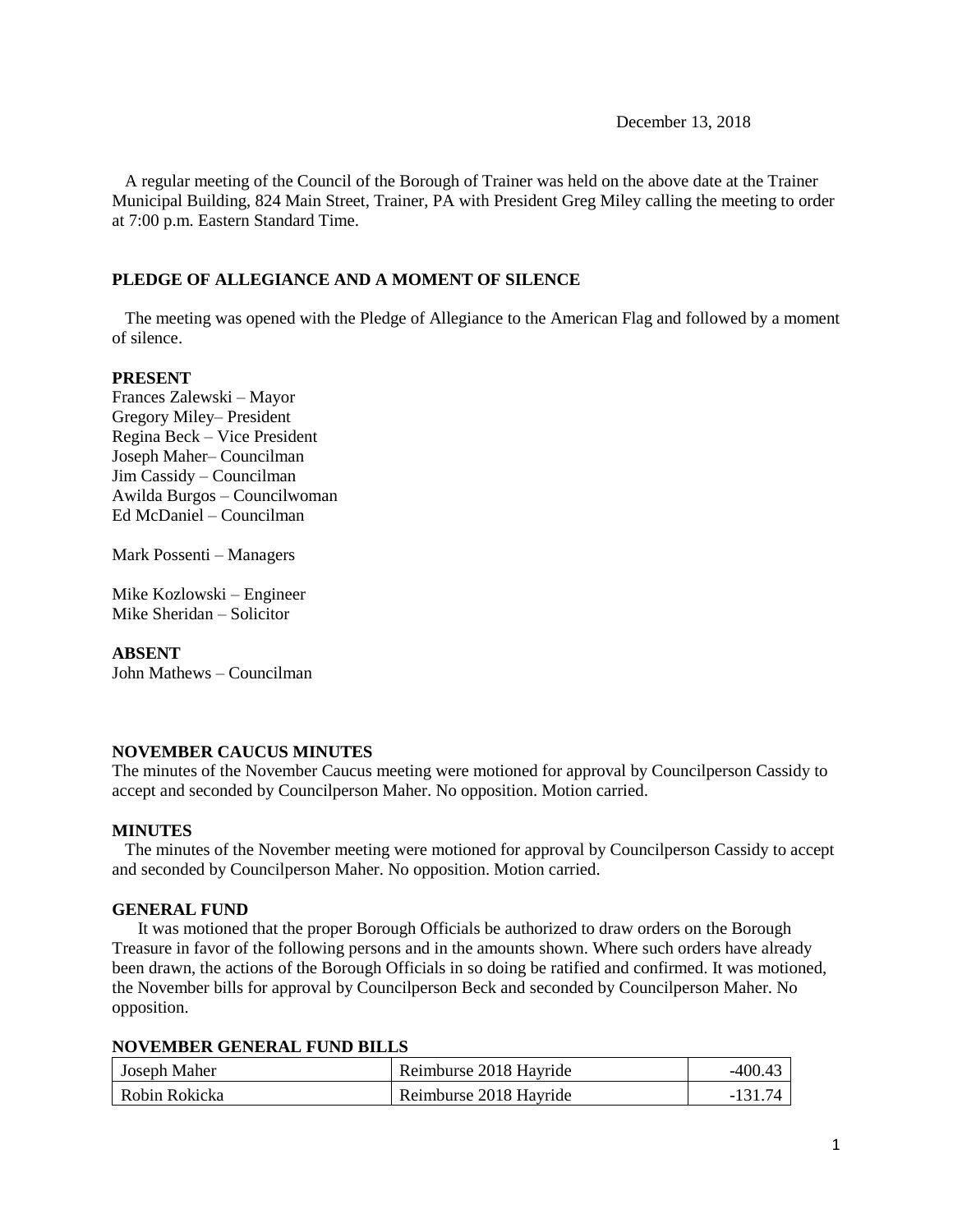| Peer, Donald                        | Uniform expenditure                | $-222.00$    |
|-------------------------------------|------------------------------------|--------------|
| Mike Skinner County Tree            | Tree trimming HJP and rear of Post | $-3,500.00$  |
| #1 Car Wash Inc.                    | Clean Police Vehicles October      | $-200.00$    |
| <b>Integral Systems Corp</b>        | Computer maintenance/repair        | $-175.00$    |
| Home Depot                          | Winterize HJ Park                  | $-23.76$     |
| PECO - Park                         | HJ Park                            | $-32.79$     |
| Red the Uniform Tailor              | Police uniforms                    | $-234.57$    |
| Goodyear Auto Service               | Police vehicle tires               | $-525.00$    |
| Paychex Invoice                     | November Monthly                   | $-179.70$    |
| Paychex Invoice                     | Nov 9 Biweekly                     | $-176.70$    |
| <b>United States Postal Service</b> | Code/BOH stamps                    | $-50.00$     |
| <b>Integral Systems Corp</b>        | Computer maintenance/repair        | $-225.00$    |
| <b>United Concordia</b>             | <b>Dental Coverage</b>             | $-1,628.24$  |
| Kelly & Close Engineers             | <b>Municipal Complex</b>           | $-21,595.38$ |
| Marcus Hook Borough                 | <b>Fire Truck November</b>         | $-160.76$    |
| <b>Marcus Hook Borough</b>          | <b>Fire Station November</b>       | $-1,072.64$  |
| <b>Charles Williamson/WBCS</b>      | Tax collector software license     | $-750.00$    |
| <b>Staples Advantage</b>            | Office supplies                    | $-79.00$     |
| Pa State Assn of Boroughs           | Member Borough News                | $-40.00$     |
| Verizon Wireless                    | Police data reader                 | $-91.24$     |
| AT&T Mobility                       | Police data reader                 | $-188.65$    |
| U.S. Armor                          | Police equipment                   | $-852.73$    |
| Prudential Life Ins.                | Life Insurance McKay               | $-748.73$    |
| Nextel                              | Cell phones October                | $-131.11$    |
| 21st Century Media                  | Advertising                        | $-99.98$     |
| <b>Utility Advocate</b>             | Energy savings                     | $-11.33$     |
| J. Michael Sheridan, Esq.           | Professional services              | $-1,729.00$  |
| Talley's Garage & Towing            | <b>Police Vehicles</b>             | $-490.00$    |
| De Co Community College             | Act 180 Training                   | $-180.00$    |
| <b>Aston Service Center</b>         | Police Vehicles                    | $-1,056.19$  |
| <b>Chester Water - Hydrants</b>     | <b>Hydrants</b>                    | $-1,195.10$  |
| <b>ESTC</b>                         | Firing Range Year 2016             | $-450.00$    |
| Eagle Point Gun/TJ Morris & Son     | Police ammo                        | -489.49      |
| A.R.D. Uniform Enterprises          | Police uniforms                    | $-393.50$    |
| De Valley Veterinary Hospital       | Nero yearly contract               | $-750.00$    |
| Sunoco - SunTrak                    | Police vehicle fuel                | $-3,654.48$  |
| <b>Anthony DiMeglio</b>             | Refund permit fee                  | $-80.00$     |
| A.R.D. Uniform Enterprises.         | Police uniforms                    | $-99.90$     |
| Carl J. Spangler, Jr.               | Professional Services rendered     | $-90.00$     |
| Paychex Invoice                     | Nov 23 Biweekly                    | $-242.40$    |
| <b>United States Postal Service</b> | Office and Code/BOH 2 rolls stamps | $-100.00$    |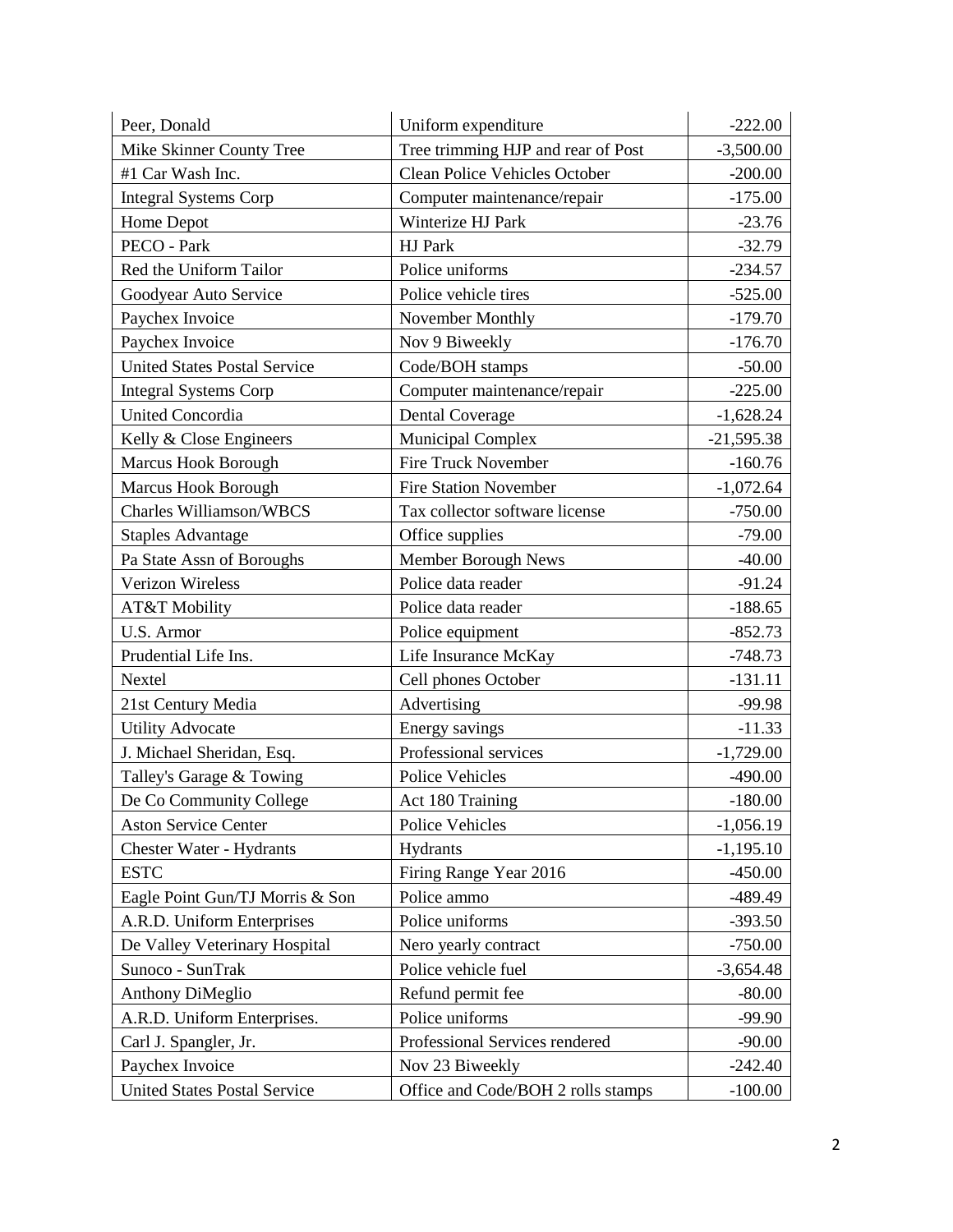| $#1$ Car Wash Inc.                 | <b>Clean Police Vehicles November</b> | $-200.00$     |
|------------------------------------|---------------------------------------|---------------|
| Spirit Media Group, Inc.           | <b>Advertise Public Notices</b>       | $-293.20$     |
| <b>Integral Systems Corp</b>       | Computer system back-up               | $-50.00$      |
| Leitzell & Economidis, PC          | 2017 Audit                            | $-13,500.00$  |
| <b>Linn Architects</b>             | Municipal Complex Bldg plans          | $-50,000.00$  |
| TD Card Services                   | Quickbooks license, police, bldg      | $-931.83$     |
| Linvilla Orchards                  | Christmas Tree 2018                   | $-100.00$     |
| <b>Broomall Truck &amp; Auto</b>   | <b>Police Vehicles</b>                | $-190.00$     |
| PECO - Municipal Bldg.             | Municipal Bldg                        | $-554.18$     |
| PECO-Underpass Lighting            | <b>Underpass Lighting</b>             | $-61.77$      |
| <b>PECO Street Lighting</b>        | <b>Street Lighting</b>                | $-1,865.45$   |
| Pa One Call System, Inc.           | Monthly fax service                   | $-11.90$      |
| <b>Delaware County Solid Waste</b> | Oct. tipping fees                     | $-2,845.92$   |
| Chester Water - Municipal          | <b>Municipal Bldg</b>                 | $-13.83$      |
| <b>B&amp;L</b> Disposal            | Waste disposal                        | $-6,259.58$   |
| <b>Comcast Cable</b>               | Cable services                        | $-245.45$     |
| <b>Comcast Business</b>            | <b>VOIP Phone</b>                     | $-363.12$     |
| Delco Alarm System                 | Highway Building Alarm                | $-130.50$     |
| Wheels, Caps & More                | <b>Police Vehicles</b>                | $-150.00$     |
| <b>Street Cop Training</b>         | Police training                       | $-199.00$     |
| Paychex Invoice                    | Dec. Monthly                          | $-119.70$     |
|                                    |                                       | $-122,611.97$ |

## **PAYROLL ACCOUNT**

 It was motioned by Councilperson Burgos and seconded by Councilperson McDaniel that Payroll for the month of November is paid. No opposition. Motion carried.

## **NOVEMBER PAYROLL FOR ALL EMPLOYEES**

 Total payroll for the month of November \$98,511.10. Payroll includes reimbursable detail wages.

## **LIQUID FUEL BILLS**

Liquid Fuel Bills for the month of November meeting were motioned for approval by Councilperson Beck and seconded by Councilperson Maher. No opposition. Motion carried.

| <b>NOVEMBER LIQUID FUEL BILLS</b> |                         |           |
|-----------------------------------|-------------------------|-----------|
| Mauger & Co.                      | Hwy vehicle fuel        | $-256.88$ |
| PECO                              | <b>Traffic Lighting</b> | $-278.49$ |
| <b>Pyramid Materials</b>          | Cold Patch              | $-224.64$ |
|                                   |                         |           |

## **NOVEMBER LIQUID FUEL BILLS**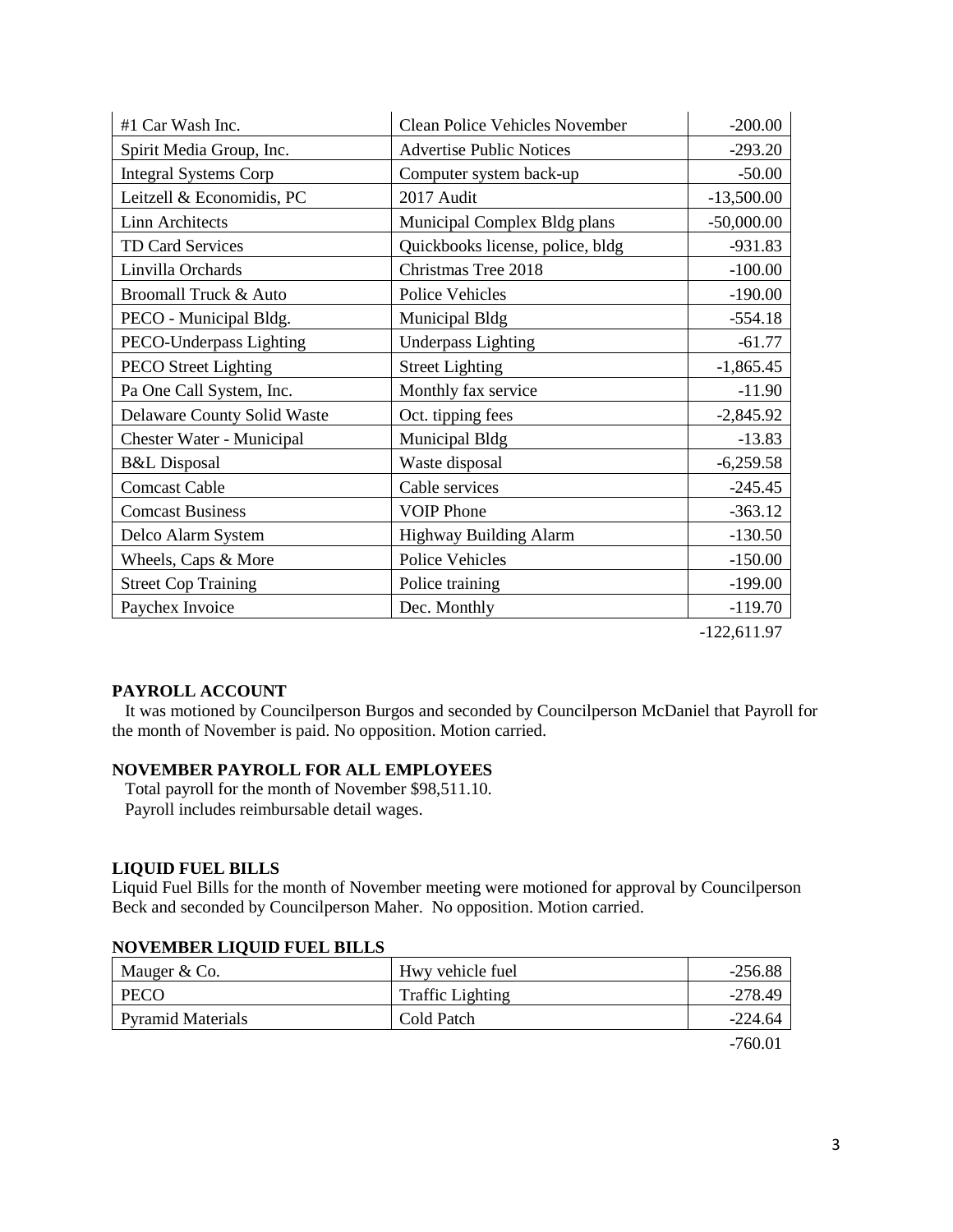## **COMMUNITY CENTER BILLS**

 Community Center Bills for the month of November meeting were motioned for approval by Councilperson Beck and seconded by Councilperson Cassidy. No opposition. Motion carried.

## **NOVEMBER COMMUNITY CENTER BILLS**

| Banta's<br><b>Bestway</b> | Jumpster removal |  |
|---------------------------|------------------|--|
|                           |                  |  |

## **PERMITS & LICENSE**

Permits for the month of November meeting were motioned for approval by Councilperson Cassidy and seconded by Councilperson Maher. No opposition. Motion carried.

### **PERMITS & LICENSE – NOVEMBER**

| 7 Building permits             | \$2,133.50 |
|--------------------------------|------------|
| 1 Contractor license           | \$100.00   |
| 31 C/O Applications            | \$3,075.00 |
| 4 Plumbing permits             | \$658.00   |
| 1 Electrical permits           | \$80.00    |
| 1 Zoning                       | \$50.00    |
| 2 Other Permits/License        | \$85.00    |
| 0 Vacant property registration | \$0        |
| Amount turned over to Borough  | \$6,181.50 |

### **CHESTER WATER AUTHORITY**

1- Street Openings

Amount turned over to Borough \$125.00

## **PECO**

0– Street Openings

Amount turned over to Borough \$0

## **DELCORA**

0 – Permits Amount turned over to Borough \$0

#### **OTHER -**

0 – Permits

Amount turned over to Borough \$0

## **CORRESPONDENCE**

 It was motioned by Councilperson Maher and seconded by Councilperson McDaniel that the correspondence for November be accepted and any necessary action taken. No opposition. Motion carried.

#### **NOVEMBER CORRESPONDENCE**

- Received from Keystone an electronic deposits in the amount of \$251,836.82 November EIT distribution.
- Received from Keystone an electronic deposits in the amount of \$12,181.02 November LST distribution.
- Received from Delaware County Tax Claim Monthly for October and a check in the amount of \$1,420.00.
- Received from Delaware County Monthly Deed Reconciliation for October and a check in the amount of \$357.72.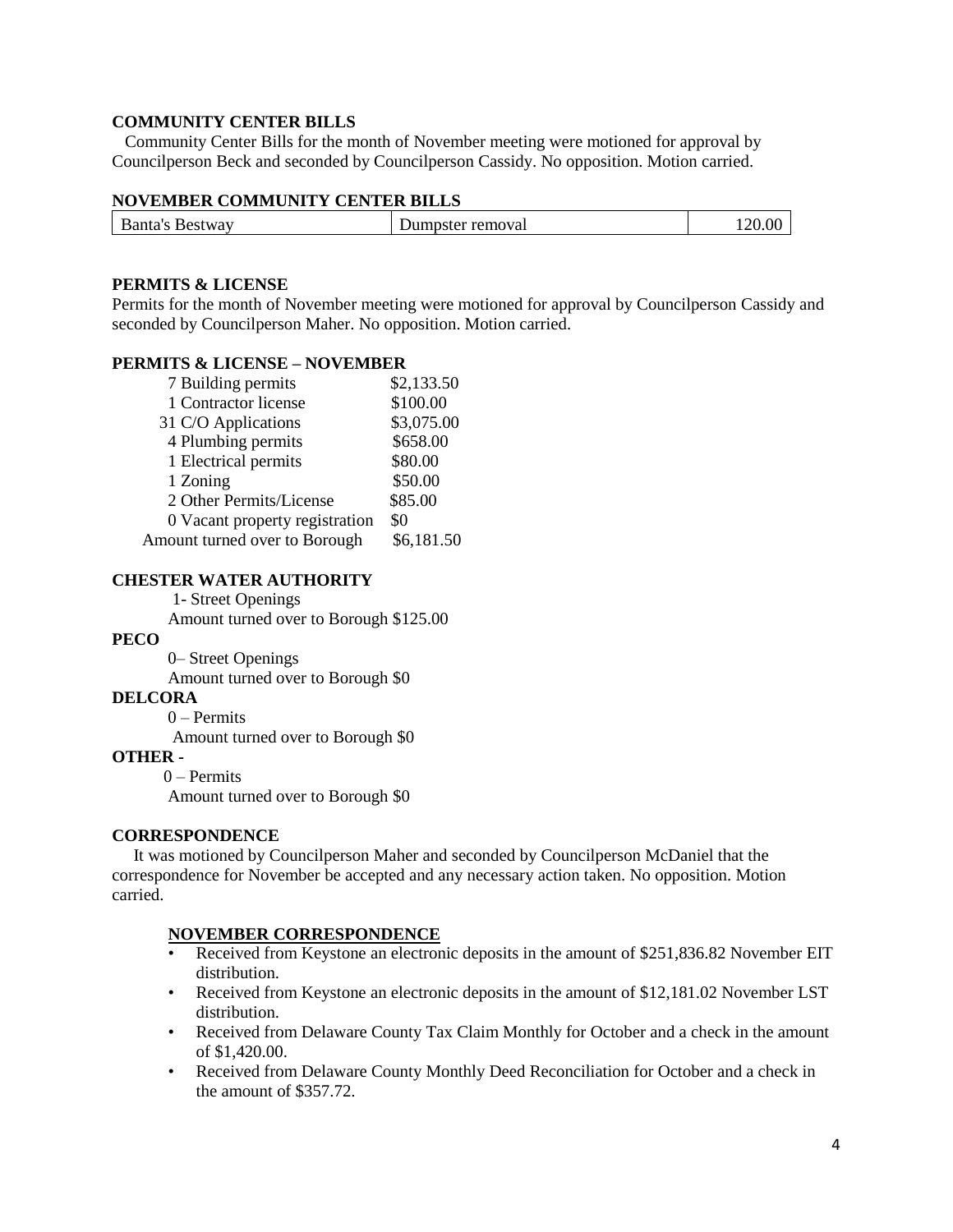- Received from Delaware County Monthly Deed Reconciliation for November and a check in the amount of \$2,627.65.
- Received from Delaware County Board of Assessment Appeals the Borough 2019 assessment is \$81,980,831.
- Received from Delaware County Board of Assessment Appeals the annual hearing results.
- Received from Thomas Anderson in regards to 2019 consulting services.
- Received from DEP a letter sent to Monroe Energy in regards to Final NPDES permit.
- Received from DEP a letter in regards to MS4 permit application.
- Received from INR the Act 44 Disclosure.
- Received from Exelon in regards to Eddystone Generating Station downstream notification.
- Received Compliance Audit from Marcus Hook/Trainer Fire Dept. Relief Association.

#### **QUESTIONS AND COMMENTS FROM AUDIENCE ON CORRESPONDENCE** None

# **ANY MATTERS THAT NEED COUNCILMANIC ACTION**

None

## **COMMITTEE REPORTS**

## **MAYOR**

Mayor Zalewski:

- Thanked all volunteers for participating in Borough functions this year.
- Food pantry fed over 50 families for Thanksgiving thanks to Awilda, Jean and Marcia. We hope to do the same for Christmas.

Read an article in regards to a fire on Chestnut St. and honored, with a certificate of excellence, Officer Donnelly and Officer DiBello for their life saving actions of a man trapped in the basement.

Announced the Person of the Year for 2018 as Ed Kline for continued service in the Borough.

## **\*POLICE CHIEF –** No report

## **MANAGER/FINANCE**

Mark Possenti:

- Adopt the 2019 preliminary General Budget in the amount of \$2,552,950.00.
- President Miley explained the new tax bills that will be coming out with a separate trash fee.

## **PARKS/RECREATION/ENVIRONMENT**

Councilman Maher:

- This year has been busy for the rec board. Announce this month's events.
- The issues with the trees in the park were addressed.

## **FIRE/BOARD OF HEALTH**

Councilman Cassidy:

Welcome to Trainer's final Council meeting for 2018.

Board of Health is going forward with citation warnings and citations for conditions of property. Hope to have a handle on it by spring so neighbors will not have to put up with the mess they put up with this past year.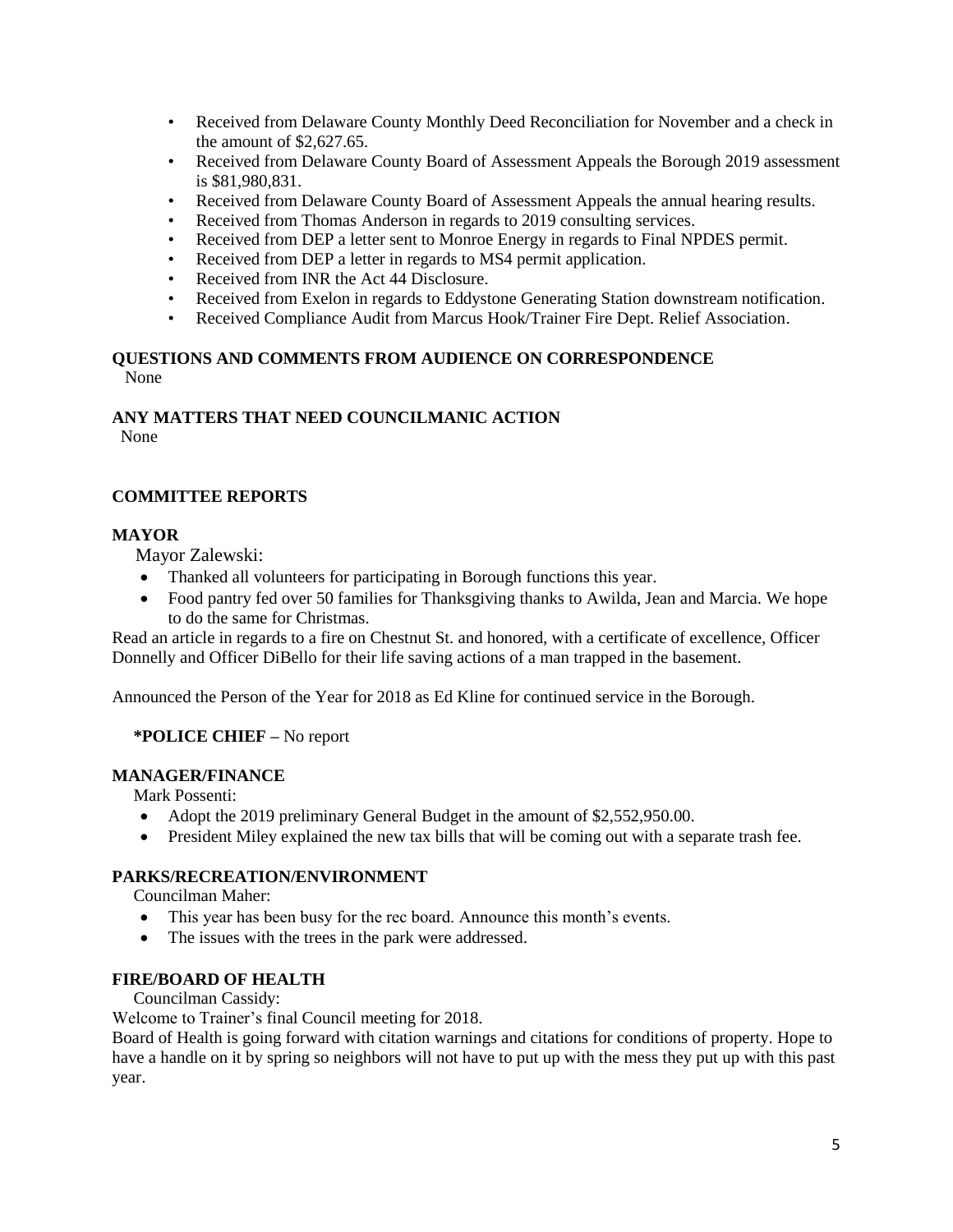In the Daily Times on Thursday, November 29, 2018, there was an article about the status of the Fire/Medical services in Pennsylvania. In the 70's there were 300,000 volunteers and today there are only 38,000. A loss of 262,000 volunteers. Pa Fire and Rescue released a report that also stated 27 recommendations. Just a few of them are: setting standards for firefighters (Don't know what they mean but there are many standards already in place), requiring sprinklers be installed on all new residential homes. This may trickle down to rental properties before they receive a CO. This was attempted in a neighboring community a few years back. They were met with threats of law suits from landlord associations so they backed off, boosting state aid. Don't know what this will help except to help with additional training and forced mergers which will cause delayed response time. Remember when we had our own fire companies, response time was very short. Not faulting our existing company but they are further away and the members have jobs and some will not allow firemen to leave for alarms. Wish all a safe MERRY CHRISTMAS and a HAPPY NEW YEAR. Be safe, stay warm.

Fire report for November:

## MARCUS HOOK TRAINER FIRE DEPARTMENT MONTHLY REPORT

#### NOVEMBER, 2018

| <b>INCIDENT TYPE</b>                           | #<br><b>INCIDENTS</b>                |
|------------------------------------------------|--------------------------------------|
| <b>Building fire</b>                           |                                      |
| Rescue, EMS incident, other                    |                                      |
| - Medical assist, assist EMS crew              | 3                                    |
| Motor vehicle accident with injuries           |                                      |
| - Motor vehicle accident with no injuries.     |                                      |
| - Carbon monoxide incident                     | 2                                    |
| Cover assignment, standby, moveup              | 2                                    |
| - Good intent call, other                      |                                      |
| - Dispatched & cancelled en route              | 10                                   |
| - Smoke detector activation due to malfunction |                                      |
| CO detector activation due to malfunction      | 2                                    |
|                                                | <b>TOTAL</b><br><b>ALARMS:</b><br>26 |

Out of the 26 alarms the department did not respond to 4 alarms during the day time hours, including a working fire in Trainer Borough.

Top runner for the month: Robert Hughes 17 Alarms

Reporting Officer: Ken Smith Jr., Deputy Fire Chief

#### HAPPY HOLIDAYS FROM THE OFFICERS AND MEMBERS OF MHTFD

#### **HIGHWAY/BUILDINGS**

Councilman Mathews was absent.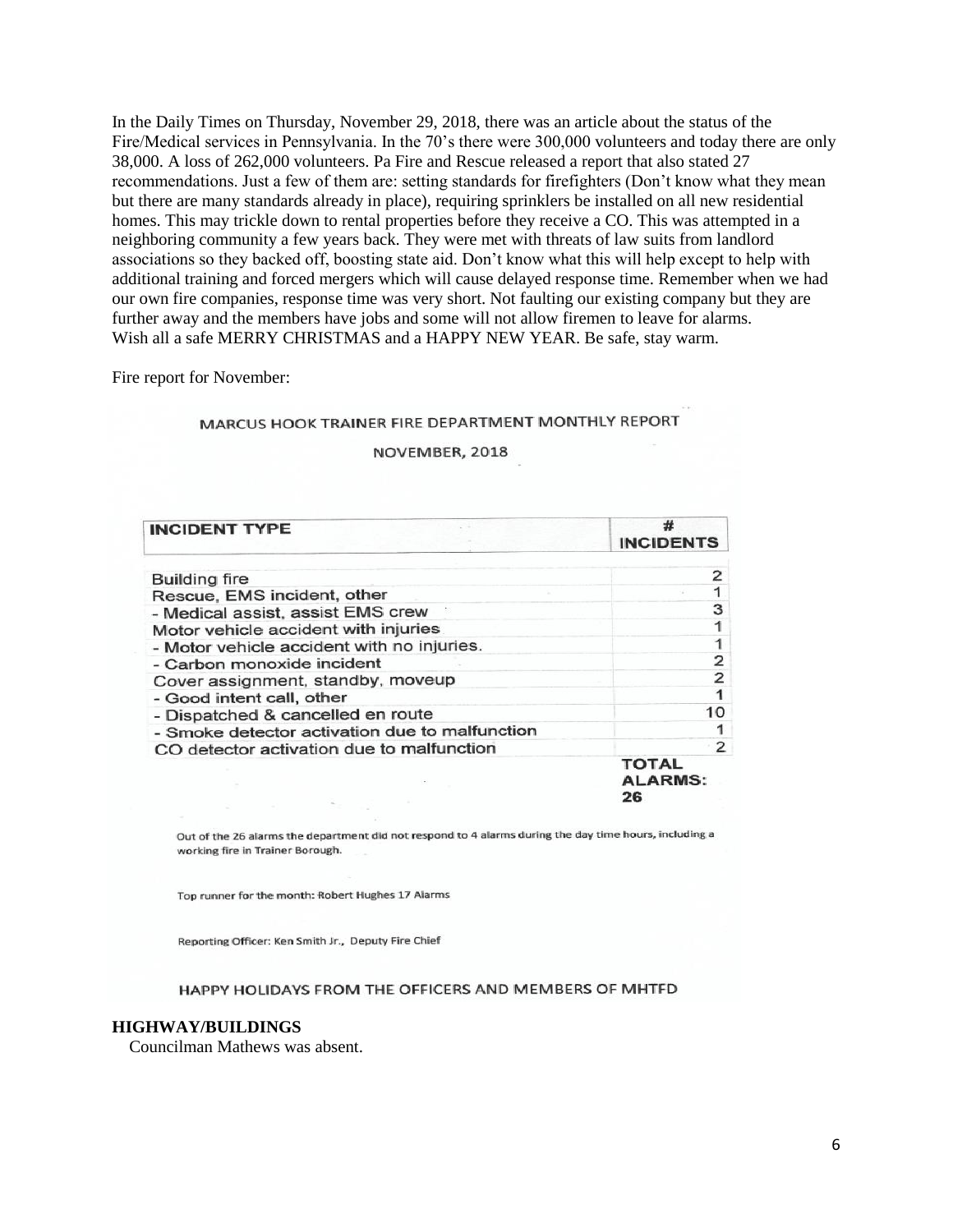## **PUBLIC SAFETY**

Councilwoman Beck read the Code office reports for November.

November: 19 bldg. permits, 11 C/O's, 0 Contractor licenses, 4 zoning and numerous violation notices, citation warnings and citations issued.

## **COMMUNITY OUTREACH/NEWSLETTERS**

Councilwoman Burgos:

- Thanked Marcia and Jean for all their hard work with the food pantry.
- Asked Council to reappoint Fran Zalewski and Jean Beck to the EAC as their terms are up December 31<sup>st</sup>.

## **COMMUNITY REDEVELOPMENT**

Councilman Ed McDaniel:

- $\bullet$  John Mullen is no longer interested in the 9<sup>th</sup> St. property.
- The recycle company is no longer interested in the Junkyard property on  $9<sup>th</sup>$  St. Mark Possenti stated he had a meeting coming up with them.

## **CODE ENFORCEMENT OFFICER**

- 928 Chestnut, the house that caught fire, was sold and is scheduled for demolition.
- The bar property on  $9<sup>th</sup>$  St. looks like it's been sold and will be a food prep and catering business with a possible small hall rental.

### **TAX COLLECTOR**

Kim Sherman read the monthly report for November as follows: Total tax collected for November was \$2,431.32. Total uncollected is \$128,962.24, 164 bills outstanding. Bills are being collected at the penalty value until December 31<sup>st</sup>.

Need a motion to authorize an electronic transfer deposit in the amount of \$2,431.32 to the General Fund.

## **SCHOOL BOARD DIRECTOR**

Mary Magaw: Absent

#### **MONROE ENERGY**

Adam Gattuso stated the turn-around was over and the facility is running to full capacity. Thanked everyone for their cooperation in the project.

#### **ENGINEER**

Mike Kozlowski presented the CDBG discussion. It was decided to submit a project plan for  $10<sup>th</sup>$  St. road repair work and address the spring issue at 10<sup>th</sup> and Anderson with some drainage measures. There was no questions or comments from the residents.

Need a motion to accept a quote for the sinkhole located at 3612 W. 13<sup>th</sup> St. Two quotes were received and awaiting the third. Recommended awarding to the lowest bidder upon receipt of the final quote. Council chose to not take a chance of not receiving the third bid and accepted the quote from JMC Contractors at a base amount of \$14,700.00.

Mark Possenti suggested to have an emergency maintenance plan out for bid which would save the Borough from bidding on jobs that are in immediate need of repair. A motion was made to prepare a contract. The engineers will prepare a contract for Council review.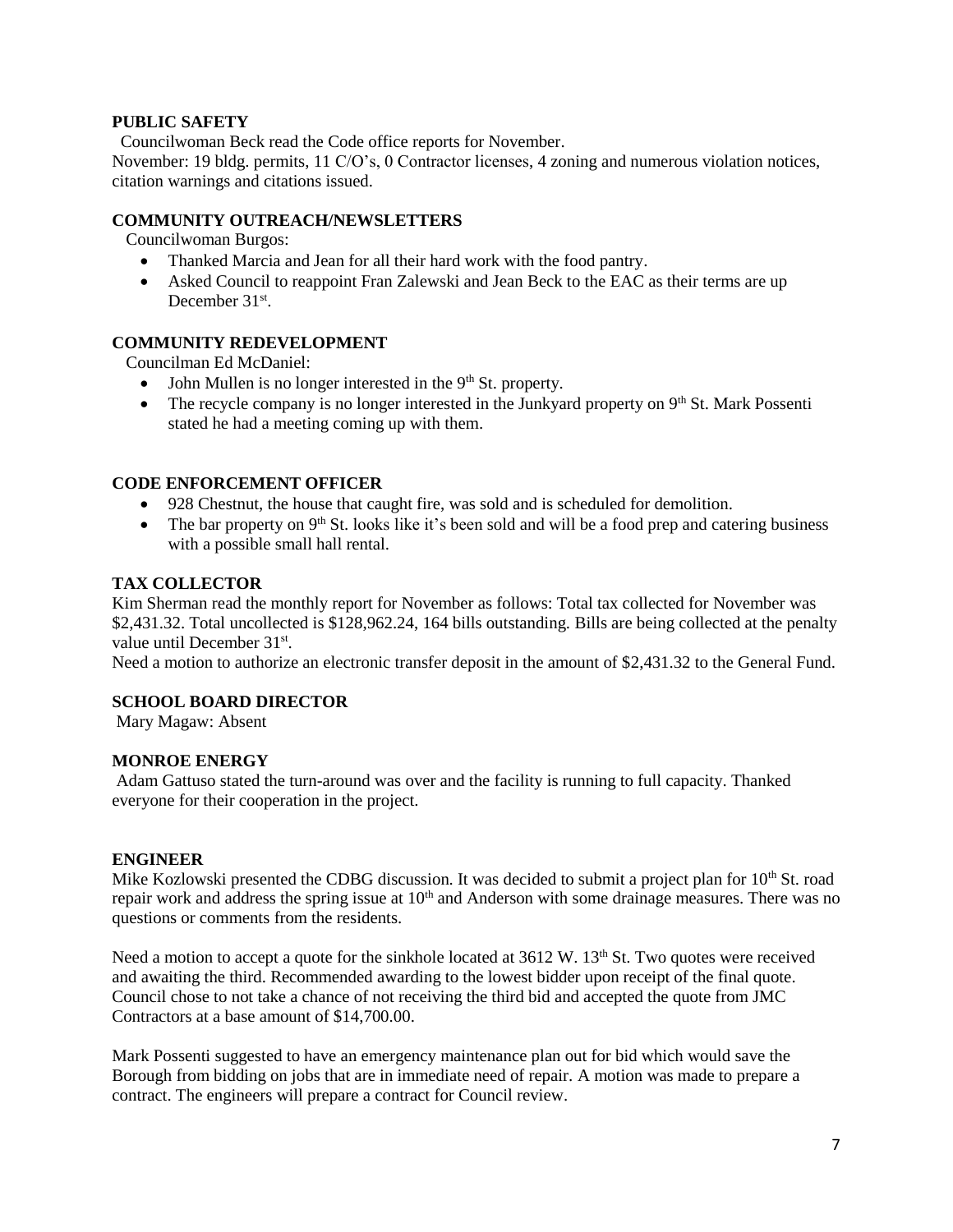## **Engineer's Report** Attached

**SOLICITOR**

Mike Sheridan stated:

- Need a motion to adopt Ordinance 764 Real Estate Tax for 2019 at 14.75 mills, no increase.
- Reimburse medical expense to an officer in the amount of \$100.

Mike Sheridan called for an executive session to discuss two matters.

## **ORDINANCES**

• Motion was made by Councilperson Cassidy to adopt the 2019 Tax Levy Ordinance #764 with a 14.75 millage and seconded by Councilperson Maher. No opposition. Motion carried.

## **RESOLUTIONS**

• None

## **OTHER ACTION ITEMS**

- Motion was made by Councilperson McDaniel to adopt the 2019 General Budget in the amount of \$2,552,950.00 and seconded by Councilperson Burgos. No opposition. Motion carried.
- Motion was made by Councilperson Maher to appoint Fran Zalewski and Jean Beck to the EAC for another term and seconded by Councilperson McDaniel. No opposition. Motion carried.
- Motion was made by Councilperson Cassidy to authorize an electronic transfer deposit in the amount of \$2,431.32 to the General Fund and seconded by Councilperson Maher. No opposition. Motion carried.
- Motion was made by Councilperson Cassidy to accept the quote from JMC Contractors at a base amount of  $$14,700.00$  to repair the sinkhole at  $3612$  W.  $13<sup>th</sup>$  St. and seconded by Councilperson Beck. No opposition. Motion carried.
- A motion was made by Councilperson Maher to have the engineers prepare a two year emergency contract for road repair and seconded by Councilperson Cassidy. No opposition. Motion
- Motion was made by Councilperson Maher to approve the medical reimbursement to an officer in the amount of \$100 and seconded by Councilperson Cassidy. No opposition. Motion carried.
- A motion was made by Councilperson Cassidy to authorize Mike Sheridan to represent Officer Jones in a legal disposition matter and seconded by Councilperson Maher. No opposition. Motion carried.

## **OLD COUNCILMANIC BUSINESS**

Councilman Cassidy stated that his oppositions to payroll were never directed to the police department.

## **NEW COUNCILMANIC BUSINESS**

 Councilman Maher stated that NA meets twice a week at the Community Center and there hasn't been continuous access on Tuesday nights. Councilperson Beck stated she would open the center on Tuesdays. Marcia Kline stated she was opening the door on Tuesday when Eddie Kline was running the meetings and he hasn't been there. She was unaware that another person was authorized to be in the building.

## **QUESTIONS AND COMMENTS FROM AUDIENCE**

Chuck Miles, Ridge Rd. – Asked why the road project on the Ridge isn't including Veteran's Drive. Peco was responsible to repave half of Ridge Rd. It was decided that Peco would pay the Borough for half the repair to repave the whole road. He asked about the Borough lowering taxes since Monroe came in and saved us by buying the refinery.